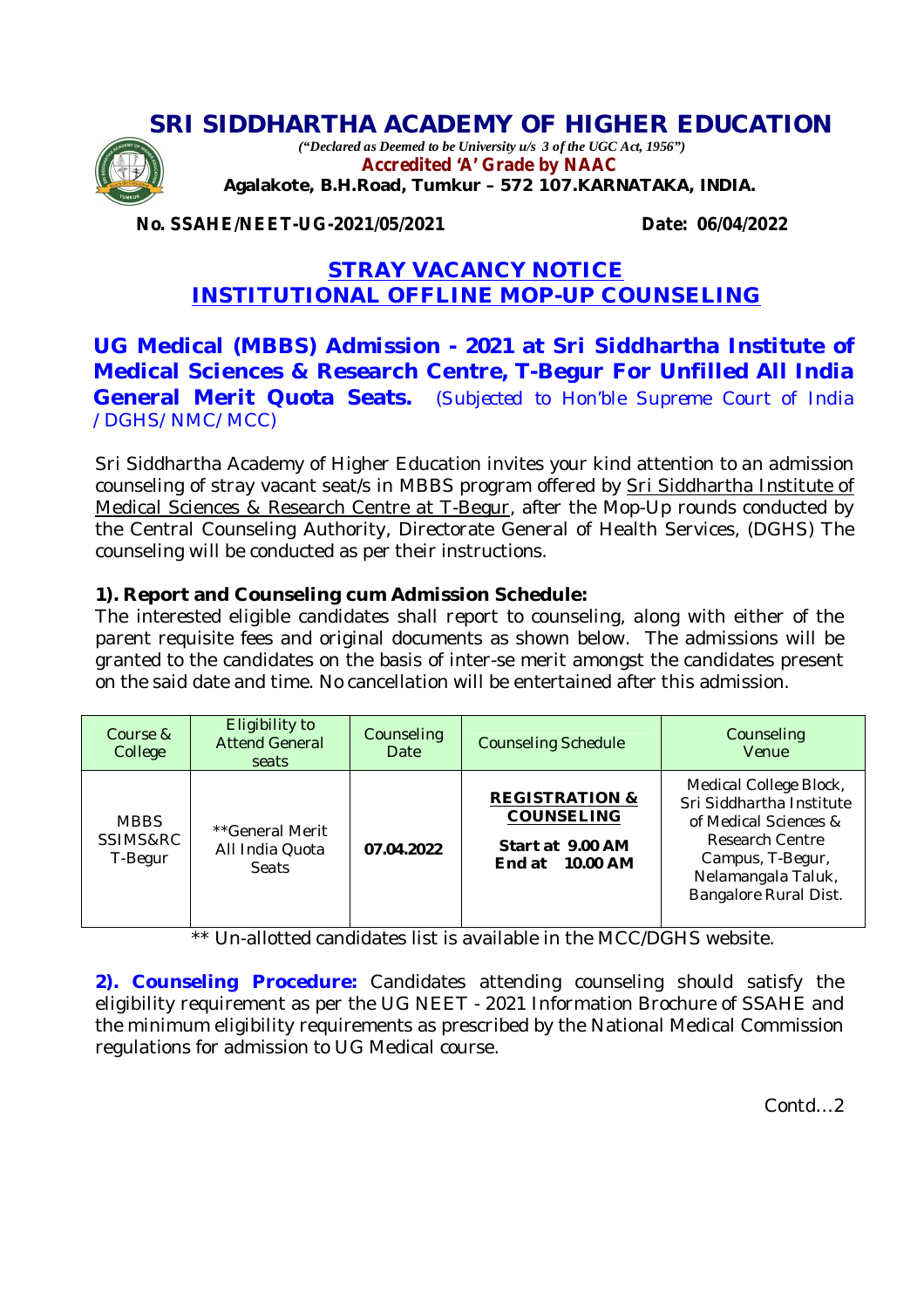- (A). Come prepared for Counseling: The following original documents are to be Submitted for verification during Counseling:
	- 1) Registration Slip (Candidate can generate their 'Registration Slip' by logging-in their application / registration form and print the same from the MCC portal)
	- 2) NEET UG 2021 Qualified Marks / Rank Card
	- 3) S.S.C. / 10<sup>th</sup> Standard Statement of Marks
	- 4) H.S.C. / 12<sup>th</sup> Standard / Equivalent Examination Statement of Marks
	- 5) Leaving / Transfer Certificate
	- 6) Bonafide and Character Certificate from Head of Institution last attended.
	- 7) Certificate of Age (S.S.C. or 10th Passing Certificate / Valid passport)
	- 8) Caste & Caste validity certificate (by candidates belonging to all Backward class)
	- 9) Aadhar Card of the student Copy
	- 10)Migration certificate Original + 3 copies (other than Karnataka board candidates)
	- 11)Physical fitness certificate
	- 12)8 passport size and 8 stamp size photos
	- 13) Three self attested photo copies separate sets of above all documents as per above sequence
	- 14)Demand Draft/s of Tuition Fee, Other Fee and University Fee

## **IMPORTANT NOTE:**

There will be active verification of the NEET All India Rank (UR) submitted by the candidate with the information available in the NEET website (ntaneet.nic.in). Candidate whose NEET All India rank does not match with the information in the NEET website will be disqualified from the counseling process.

## **B) On the day of Counseling:**

The physical presence of the candidate at the counseling is mandatory.

- a) Only the candidate & one parent will be allowed into the counseling hall
- b) Candidate should sign the attendance register to mark their presence and submit the photo copies of the relevant documents at the registration counter. (as mentioned in 2(A)).
- c) Candidates will be called as per their NEET UG All India Rank 2021 for document verification. Successful candidates will be allotted seats according to their All India NEET (UR) rank and number of seats available. Such candidates should produce their original documents for verification and pay the first year fees at the time of counseling. SSAHE will not entertain any requests for extension in this regard.
- d) Absence of the candidate at the indicated reporting time and date will result in the instantaneous forfeiture of any claim for a seat.
- e) The choice of course made by the candidate is final and binding and cannot be altered later under any circumstances. Once candidates get admitted to MBBS course cannot withdraw / cancel under any circumstances.

Contd…3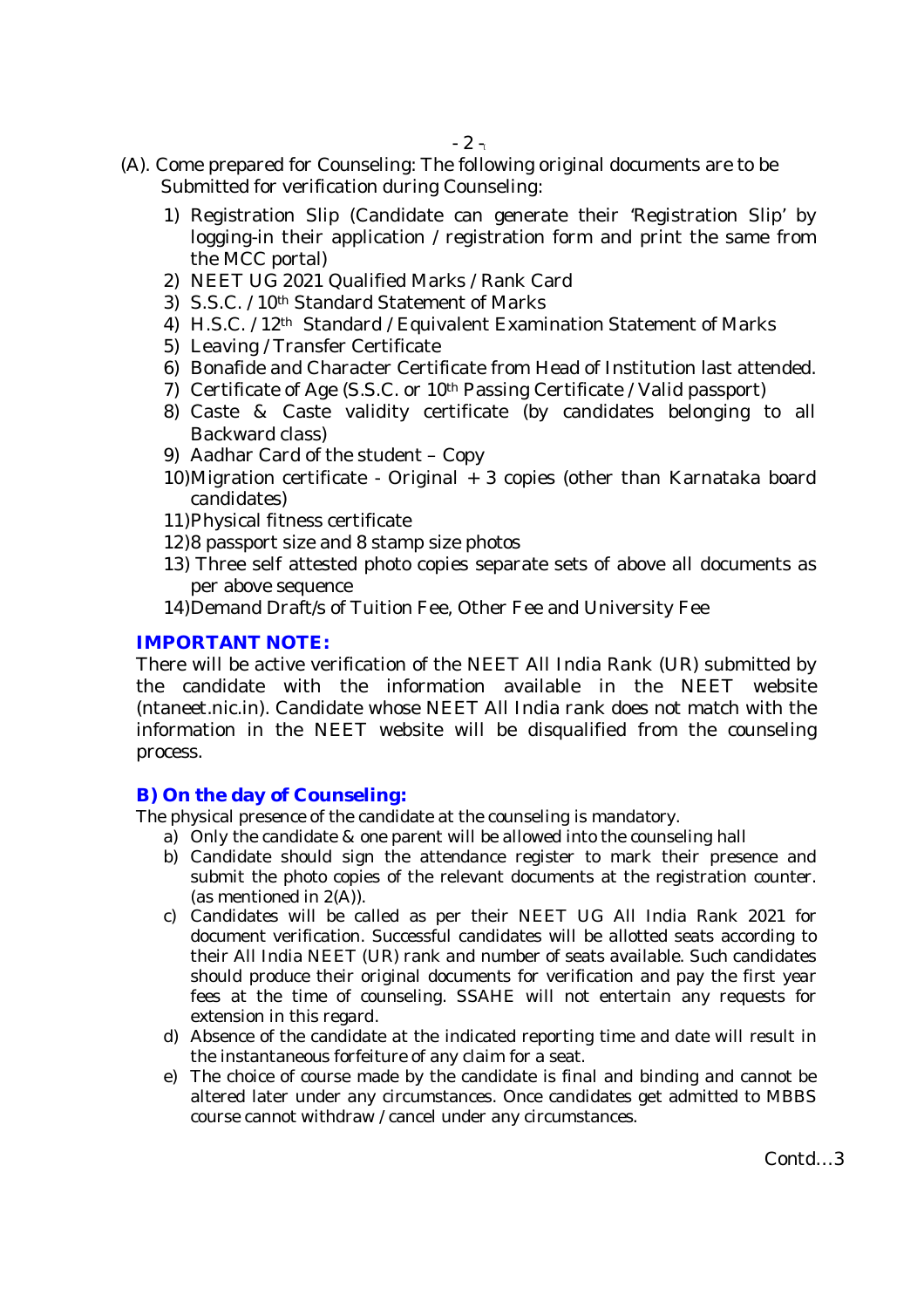#### **C) After Admission**:

- a) Admission order/Provisional Admission Order and receipt/s for the payment made will be given to the candidate on completion of the admission process.
- b) Hostel Compulsory, Candidates should report to Chief Warden of the allotted campus for hostel enrollment. Hostel will be allotted on payment of hostel fees only.
- c) Candidates should report to the college on or before the reporting date mentioned in the admission order.

## **3). Seats Available for Stray Vacancy Round Counseling**

| Programme / Course | All India General Merit Quota Seats |  |
|--------------------|-------------------------------------|--|
| Medical - MBBS     |                                     |  |

#### **4). Annual Fee Structure**

(a) The annual tuition and other fees payable by the candidate admitted to the constituent Colleges of Sri Siddhartha Institute of Medical Sciences and Research Centre, T-Begur for the academic year 2020-21, will be as given below...

|                     | <b>General Category</b> |                   |                       |  |
|---------------------|-------------------------|-------------------|-----------------------|--|
| Name of the College | Tuition Fee in Rs.      | Other Fees in Rs. | University Fee in Rs. |  |
|                     |                         |                   |                       |  |
| SSIMS&RC            | 15,00,000               | 49,000/-          | 28,000/-              |  |

(b). **Mode of Payment** - At the time of admission, the candidate will have to bring a demand draft/s of entire fees mentioned in clause (a) above:

| Name of the College: Sri Siddhartha Institute of Medical Sciences & Research Centre,<br>T-Begur, Nelamangala Taluk, Bangalore Rural District - 562123 |                            |                              |                                                                                                                                                              |  |
|-------------------------------------------------------------------------------------------------------------------------------------------------------|----------------------------|------------------------------|--------------------------------------------------------------------------------------------------------------------------------------------------------------|--|
| <b>DD</b> Amount                                                                                                                                      | In favour of               | Description of<br><b>Fee</b> | Bank Details for RTGS / NEFT payment                                                                                                                         |  |
| 15,00,000/-                                                                                                                                           | SSIMS&RC,                  | Tuition                      | Name of the A/c. "SSIMS & RC"<br>Name of the Bank: UCO Bank<br>Branch Name: T-Begur,<br>A/c No: 32710110022993<br>IFSC Code: UCBA0003271                     |  |
| 49,000/-                                                                                                                                              | T-Begur,                   | <b>Other Fee</b>             | Name of the A/c. "SSIMS & RC"<br>Name of the Bank: UCO Bank<br>Branch Name: T-Begur<br>A/c No: 32710110023082<br>IFSC Code: UCBA0003271                      |  |
| 28,000/-                                                                                                                                              | Registrar,<br><b>SSAHE</b> | University<br><b>Fee</b>     | Name of the A/c. "REGISTRAR, SSAHE"<br>Name of the Bank: Canara Bank<br>Branch Name: SSMC Branch, Tumkur<br>A/c No: 20092010002631<br>IFSC Code: CNRB0012009 |  |
| For more information on fee structure logon to www.ssimrc.in                                                                                          |                            |                              |                                                                                                                                                              |  |

Contd…4